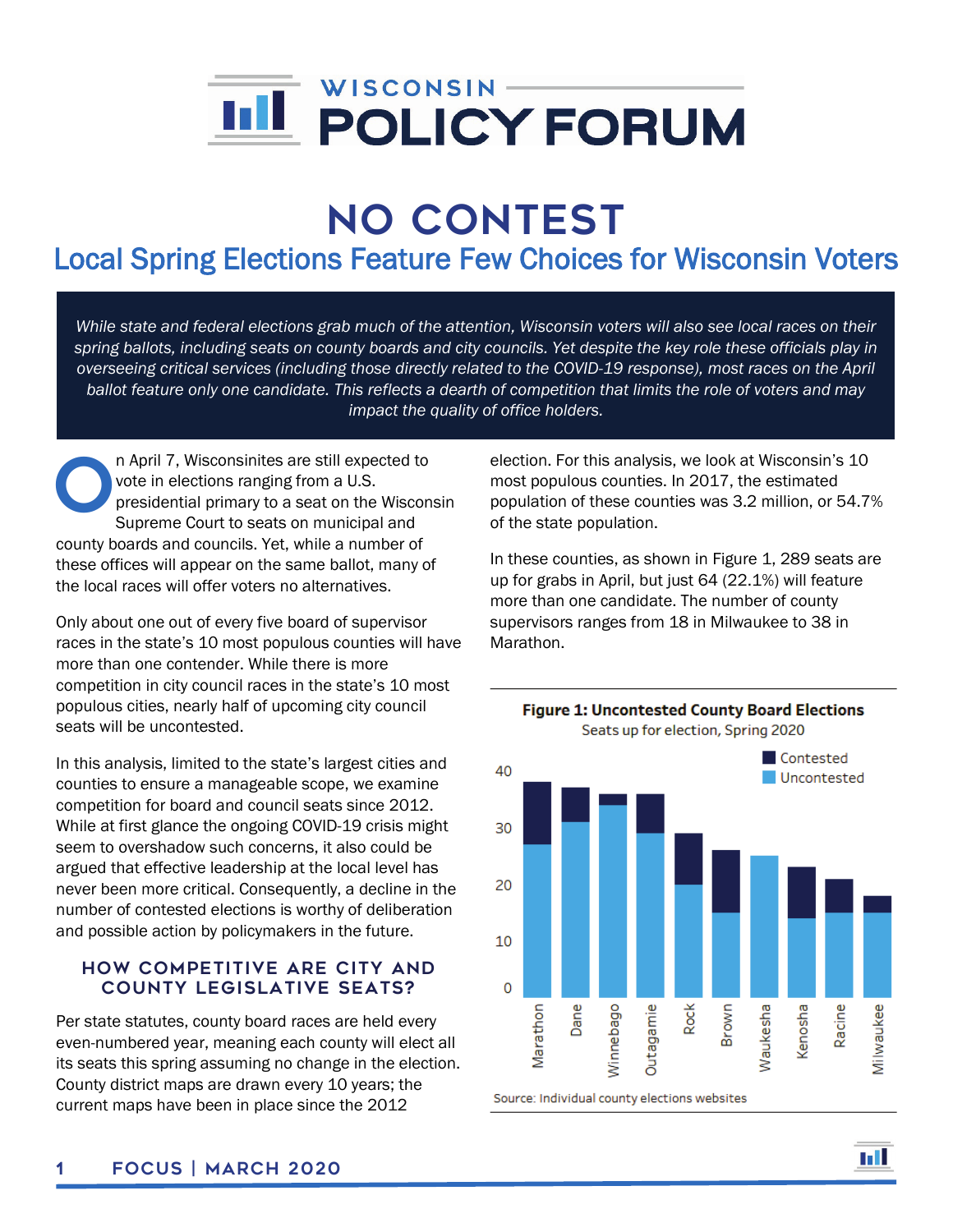

\* Multiple candidates up for at-large seats

+ Council president plus one at-large seat

Source: Individual city and county elections websites

The level of competition varies in these counties, but in none are even half the seats contested. Eleven of Brown County's 26 seats (42.3%) are contested placing it at the top of the list, while none of Waukesha County's 25 seats are competitive. In Wisconsin's two largest counties, few seats are up for grabs: only three out of the 18 Milwaukee County seats (16.7%) are contested, while Dane County features six competitive races out of 37 (16.2%). Assuming each seat represents the same number of people in a county, more than 80% of the 10 county population – or 2.56 million residents – will not get a choice for their supervisor in April.

Using 2017 population estimates, Milwaukee County supervisors represent 52,894 people on average, while each of Marathon County's supervisors represents just 3,572. While many smaller counties' supervisors volunteer, some are paid. Milwaukee County pays its supervisors a salary of \$25,924, the most on our list.

Due to a constitutional provision called home rule, cities have broader authority to govern themselves than counties, meaning municipal elections are not uniform. For this analysis, we look at Wisconsin's 10 largest cities.

In these cities, council seats are determined by geographic district or through "at-large" races. Some councils include the mayor or other leadership

positions, and term length ranges from two years in many cities to four in Milwaukee. Some cities will have all council seats on the ballot in April, while others will have some or none at all. The size of the 10 city councils ranges from seven in Oshkosh and Janesville to 20 in Madison. Salaries also tend to be modest with the notable exception of Milwaukee, which considers its council seats to be full-time positions and pays a yearly wage of \$73,222.

Removing at-large races – all of which have more competitors than seats available - 68 seats will be up for grabs in the aforementioned cities, and 35 (51.5%) will be contested (see Figure 2). Ten of Milwaukee's 15 seats will have two competitors, while none of Waukesha's seven up-for-grabs seats have contested elections. Madison holds city council elections in oddnumbered years and is the only one of these cities to have no seats on the ballot this spring. In addition to Milwaukee, Green Bay and Kenosha will hold elections for their entire council; the rest will elect half or fewer.

Trends in electoral competition within the state's largest cities and counties show variation between the two types of government since 2012. Available data suggest competition for county board seats has dropped from 31.9% of seats in 2012 to 22.1% in 2020 (see Figure 3). However, city council seats show a different pattern. Excluding Waukesha (for which historic data were unavailable) and just looking at cities with